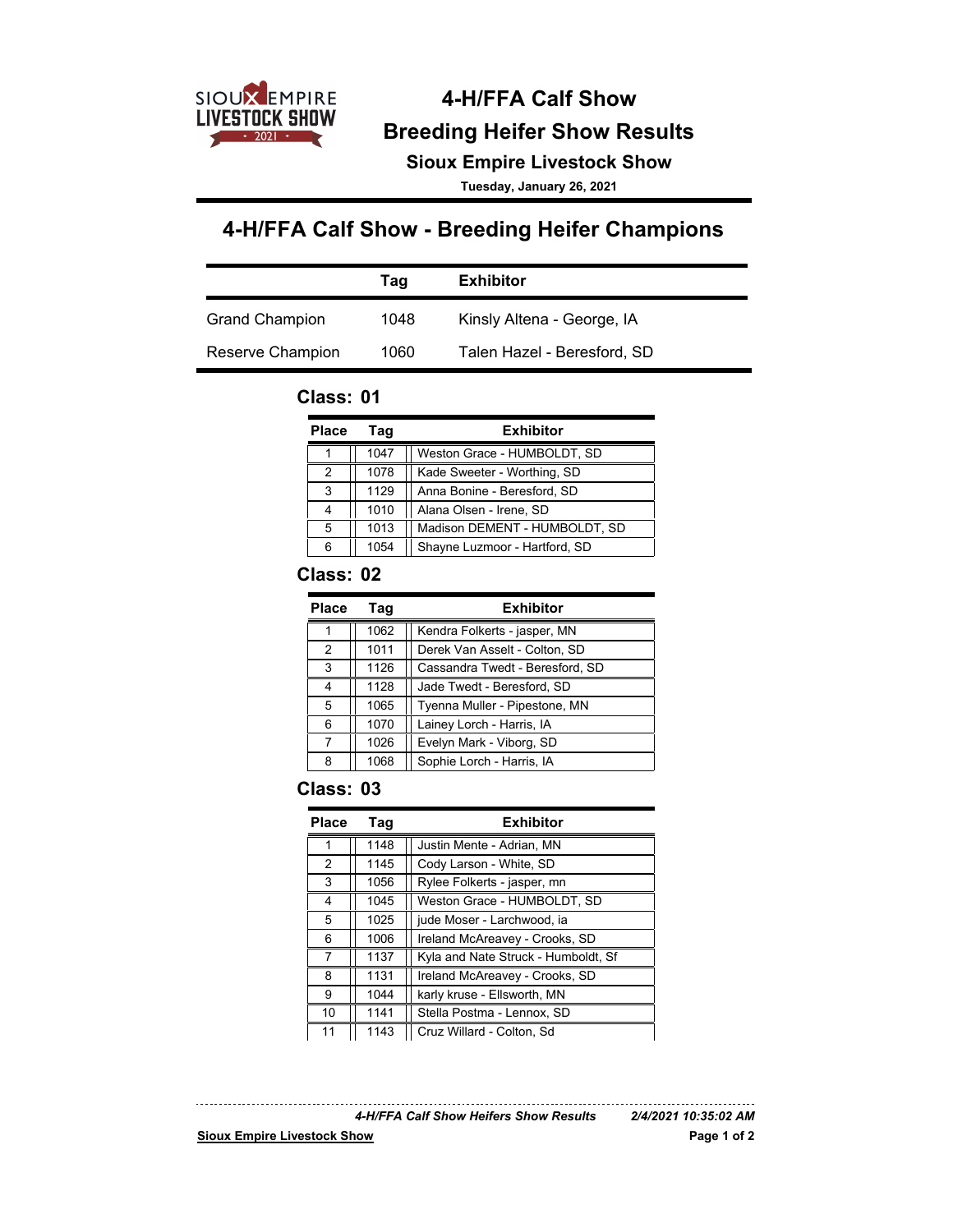## **Class: 04**

| Place         | Taq  | <b>Exhibitor</b>                  |
|---------------|------|-----------------------------------|
|               | 1060 | Talen Hazel - BERESFORD, SD       |
| $\mathcal{P}$ | 1058 | Maesa Folkerts - jasper, mn       |
| 3             | 1021 | Kendon Knoblock - Rock rapids, IA |
| 4             | 1017 | Taylor Harriman - Parker, Sd      |
| 5             | 1020 | Shelby Pankratz - Marion, SD      |
| 6             | 1003 | Brooklyn Marshall - Mitchell, SD  |
| 7             | 1039 | Greyson Nielson - Arlington, SD   |
| 8             | 1036 | Cooper Olawsky - Harrisburg, SD   |
| 9             | 1043 | Kane Grace - HUMBOLDT, SD         |

#### **Class: 05**

| Place | Tag  | <b>Exhibitor</b>                |
|-------|------|---------------------------------|
| 1     | 1048 | Kinsly Altena - George, IA      |
| 2     | 1132 | Abby Blagg - Salem, SD          |
| 3     | 1014 | mckenzye gunderson - PARKER, SD |
| 4     | 1050 | Kinsly Altena - George, IA      |
| 5     | 1138 | Taylor Ford - Lake Wilson, MN   |
| 6     | 1059 | Hadley Flogstad - Montrose, SD  |
| 7     | 1055 | Hadley Flogstad - Montrose, SD  |
| 8     | 1133 | Kendall McAreavey - Crooks, SD  |
| 9     | 1001 | Natalie Marshall - Mitchell, SD |
| 10    | 1072 | Wyatt Peters - Little Rock, IA  |
| 11    | 1074 | Ben Peters - Little Rock, IA    |
| 12    | 1002 | Seth Sundal - Baltic, SD        |

#### **Class: 06**

| <b>Place</b>   | Tag  | <b>Exhibitor</b>                |
|----------------|------|---------------------------------|
|                | 1130 | Dawson Johnson - Pipestone, MN  |
| $\mathfrak{p}$ | 1064 | Kianna Hazel - BERESFORD, SD    |
| 3              | 1016 | mckenzye gunderson - PARKER, SD |
| 4              | 1012 | mckenzye gunderson - PARKER, SD |
| 5              | 1080 | Colton Raatz - Jasper, MN       |
| 6              | 1008 | Kendall McAreavey - Crooks, SD  |
| 7              | 1028 | Patrick Kralicek - Yankton, SD  |
| 8              | 1052 | Braxton Keppen - Harrisburg, SD |
| Й              | 1066 | Wyatt Lorch - Harris, IA        |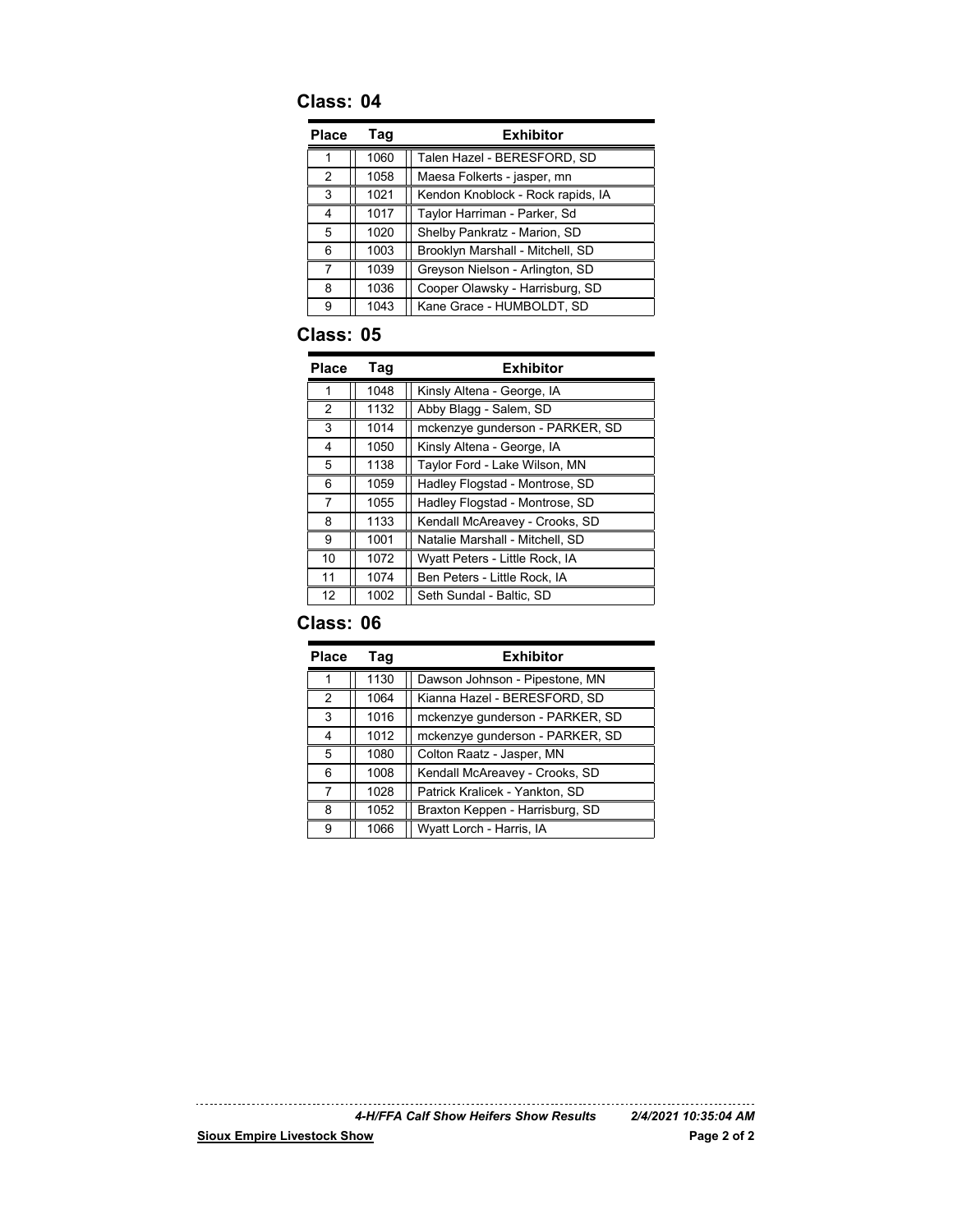

# **4-H/FFA Calf Show Prospect Calf Show Results**

**Sioux Empire Livestock Show**

**Tuesday, January 26, 2021**

# **4-H/FFA Calf Show - Prospect Steers**

|                                                                 | Taq  | Exhibitor                     |
|-----------------------------------------------------------------|------|-------------------------------|
| <b>Grand Champion Prospect Steer</b><br>& Overall Prospect Calf | 1150 | Creighten Werning - Emery, SD |
| Reserve Champion Prospect<br>Steer & Overall Prospect Calf      | 1029 | Makayla Nelson - Volga, SD    |

#### **Class: 01**

| <b>Place</b> | Taq  | <b>Exhibitor</b>                      |
|--------------|------|---------------------------------------|
|              | 1125 | Chloe Hazel - Beresford, Sd           |
| 2            | 1027 | Kortlind Knoblock - Rock Rapids, iowa |
| 3            | 1038 | Seth Sundal - Baltic, SD              |
| 4            | 1041 | Kane Grace - HUMBOLDT, SD             |
| 5            | 1049 | Sophie Lorch - Harris, IA             |

#### **Class: 02**

| <b>Place</b>  | Tag  | <b>Exhibitor</b>              |
|---------------|------|-------------------------------|
|               | 1146 | Cody Larson - White, SD       |
| $\mathcal{P}$ | 1031 | Makayla Nelson - VOLGA, SD    |
| 3             | 1033 | Allie Kappenman - Madison, SD |
|               | 1018 | Riley Pankratz - Marion, SD   |
| 5             | 1142 | Carter Ross - Lennox, SD      |
| 6             | 1022 | Clayton Pankratz - Marion, SD |
|               | 1135 | Joslyn Kotalik - Tabor, SD    |

#### **Class: 03**

| <b>Place</b> | Taq  | <b>Exhibitor</b>                  |
|--------------|------|-----------------------------------|
|              | 1023 | Kendon Knoblock - Rock rapids, IA |
| 2            | 1127 | Cassandra Twedt - Beresford, SD   |
| 3            | 1019 | Jacob Van Den Top - Hull, IA      |
|              | 1042 | Taylor Harriman - Parker, Sd      |
| 5            | 1134 | Brock Kotalik - Tabor, sd         |
| 6            | 1000 | Cruz Willard - Colton, Sd         |

*4-H/FFA Calf Steers Show Results 2/4/2021 10:42:27 AM*

<u>. . . . . . . . . . . . . .</u>

**Sioux Empire Livestock Show Page 1 of 2**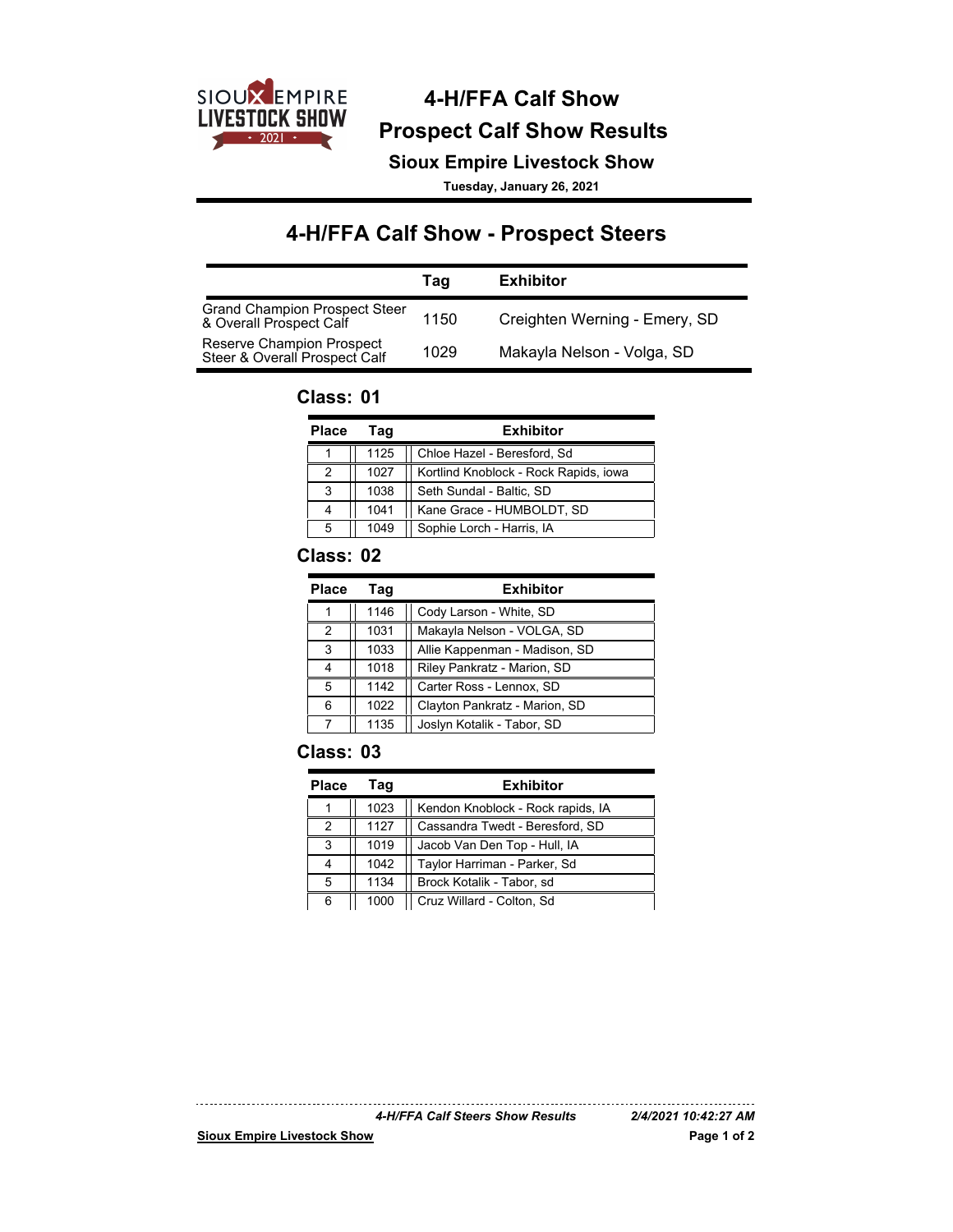## **Class: 04**

| Place | Tag  | <b>Exhibitor</b>               |
|-------|------|--------------------------------|
|       | 1029 | Makayla Nelson - VOLGA, SD     |
| 2     | 1147 | Brady Ford - Lake Wilson, MN   |
| 3     | 1149 | Lanae Elbers - Steen, MN       |
| 4     | 1061 | Lexi Stahly - Lake Park, ia    |
| 5     | 1007 | Jersey Lucas - Hartford, SD    |
| 6     | 1140 | Makayla Simmerman - culton, SD |
| 7     | 1046 | Leah kruse - Ellsworth, MN     |
| 8     | 1053 | Wyatt Lorch - Harris, IA       |

#### **Class: 05**

| Place | Taq  | <b>Exhibitor</b>              |
|-------|------|-------------------------------|
|       | 1032 | Barrett Butzer - Alcester, SD |
| 2     | 1024 | Adelyn Goeken - Utica, SD     |
| 3     | 1035 | Nick Kappenman - Madison, SD  |
|       | 1063 | Taylin Muller - Pipestone, MN |
| 5     | 1030 | Brock Kotalik - Tabor, sd     |
| ี     | 1144 | Ashton Ross - Lennox, SD      |

## **Class: 06**

| <b>Place</b> | Taɑ  | <b>Exhibitor</b>              |
|--------------|------|-------------------------------|
|              | 1150 | Creighten Werning - Emery, SD |
|              | 1009 | Derek Van Asselt - Colton, SD |
|              | 1051 | Sophie Lorch - Harris, IA     |